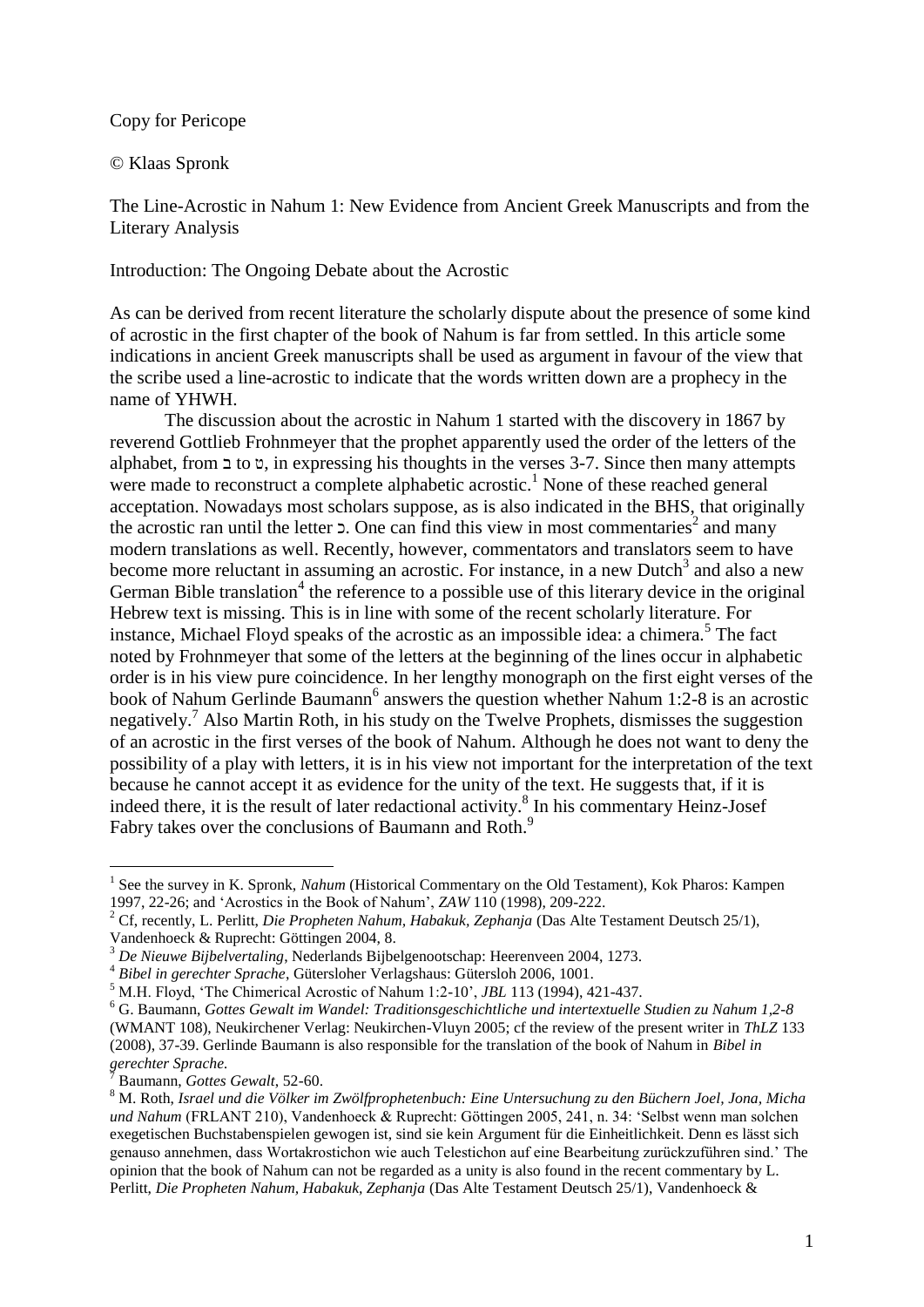The Suggestion of a Line-Acrostic

In 1995 the present writer presented a paper on Nahum 1 during a meeting of the Dutch Society for Old Testament Studies (het Oudtestamentisch Werkgezelschap). Following a lead by Adam van der Woude<sup>10</sup>, who noticed that the first letters of the verselines in verses 2-3a yield the personal pronoun אני, the comparison was made to Mesopotamian line-acrostics also beginning with the personal pronoun  $(\overline{anaku})$ .<sup>11</sup> In these texts this is followed by the name of the author. The writer of the book of Nahum, who not only prophecies against the Assyrians but in his use of metaphors also appears to be familiar with Assyrian literature<sup>12</sup> seems to have been inspired by this Mesopotamian art form as well. The prophet Nahum, however, did not incorporate his own name in the text, but the name of the one whose word he is passing through: YHWH, who gives the prophets their visions (cf. Hos. 12:10f.). This would explain why the author placed the name of his god at the beginning of the two lines in verse 3 following the "acrostical" introduction.

In the ensuing discussion during this meeting Casper Labuschagne remarked that to his surprise he discovered the name of YHWH also in a name acrostic at the end of the verselines of verses 1-3a: the final letters of the verses 1, 2a, 2b, and 3a form in Hebrew the name of the Lord:

> משא נינוה ספר חזון נחום האלקש**י א**ל קנוא ונקם יהוה נקם יהוה ובעל חמ**ה נ**קם יהוה לצריו ונוטר הוא לאיבי**ו י**הוה ארך אפים וגדול־כח ונקה לא ינק**ה** יהוה בסופה ובשערה דרכו וענן אבק רגליו

This kind of acrostic or telestic is not found in any other text in the Old Testament, but is a well known phenomenon in Mesopotamian royal texts.<sup>13</sup> This discovery sheds new light on the alphabetic sequence first noticed by Frohnmeyer. The א-line in verse 2a can no longer be regarded as part of an alphabetic acrostic. It is far more likely that the alphabetic sequence begins in verse 3a. There the name of YHWH, of which the first letter marks the end of the acrostic forming the Hebrew word אני, is followed by two words beginning with  $x:$  ארך אפים  $\cdot$ . The same can be observed in verse 3b: the name of YHWH is followed this time by two words beginning with ב: ובשערה בסופה. In this way both acrostics are connected and emphasize the name of YHWH. The first acrostic mentions his name as the source of the prophecy. The second acrostic is a description of his power. It runs until the letter ט in verse 7, where it is combined again with the name of YHWH. The confession "YHWH is good" in verse 7a constitutes a perfect ending.

<sup>11</sup> Cf. W.M. Soll, 'Babylonian and Biblical Acrostics', *Biblica* 69 (1988), 305-323.

<sup>12</sup> Spronk, *Nahum*, 6; see now also the articles by G.H. Johnston, 'Nahums's Rhetorical Allusion to the Neo-Assyrian Lion Motif", *Biblia Sacra* 158 (2001), 287-307; "Nahum"s Rhetorical Allusions to Neo-Assyrian Conquest Metaphors", *Biblia Sacra* 159 (2002), 21-45.

<sup>13</sup> Soll, 'Acrostics', 309-310.

 $\overline{a}$ 

Ruprecht: Göttingen 2004, 3: "Nah is keine literarische Einheit … nicht das Werk einer planvollen Redaktion, da das Buch auch in seiner kanonischen Endgestalt Abschnitte von kaum zu entwirrender Unordnung enthält … Auch die raffiniertesten Hypotheses zur Entstehungsgeschichte … sind weder plausibel noch gar zu zu begründen."

<sup>9</sup> H.-J. Fabry, *Nahum* (Herders Theologische Kommentar zum Alten Testament), Herder: Freiburg etc. 2006, 132: "Die Annahme eines Akrostichons bereitet nichts als Schwierigkeiten".

<sup>10</sup> A.S. van der Woude, "The Book of Nahum: A Letter Written in Exile", *OTS* 20 (1977), 108-126; esp. p. 123.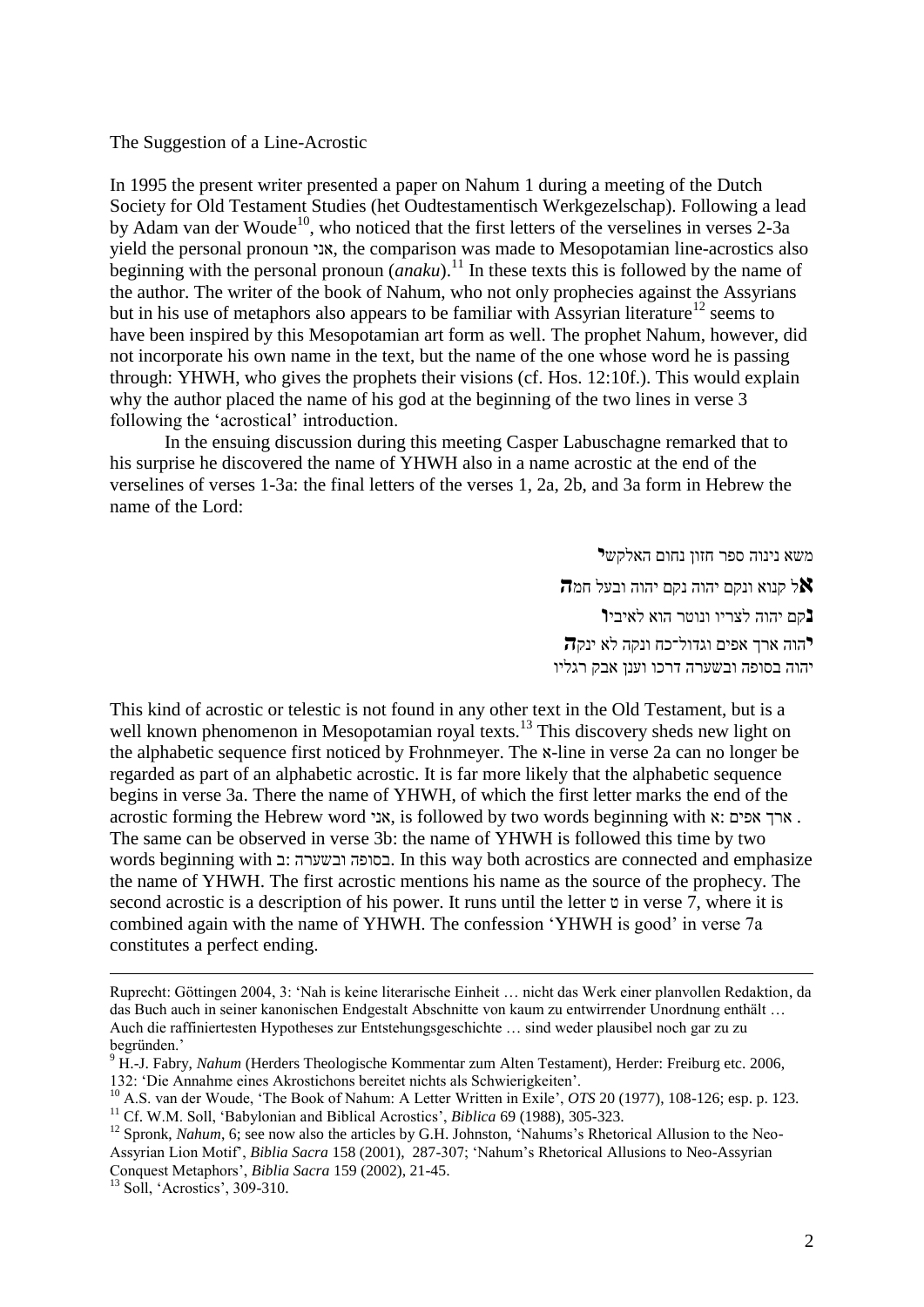Admittedly, we have to assume that at some point in the transmission of the text the acrostic was no longer recognized and a word beginning with the letter ד was replaced by the present word beginning with an א. In the verselines 6a and 7b a word was added before the זline, respectively the י-line. So it comes as no surprise that some scholars hesitate to accept the idea of an alphabetic acrostic. Also the assumption of a name- and a line-acrostic are not welcomed by all colleagues as an important new insight. It is qualified as merely 'interesting'<sup>14</sup> or ranked under the heading of 'phantastische Ausgestaltungen'<sup>15'</sup>, questioning whether this still can be regarded as scholarly work<sup>16</sup>, although it also accepted, for instance, (partly) by Duane Christensen in his forthcoming commentary on Nahum in the Anchor Bible.

## Evidence from the Manuscripts

Can a new look at the old text witnesses be of help here, offering new and above all reliable information? Because of the results of previous studies in the Pericope project we may at least hope to find some evidence for early views on the structure of the text. Fabry offers extensive surveys of the transmission of the book of Nahum in the Hebrew manuscripts and in the ancient versions $17$ , but unfortunately he pays no attention to the delimitation of units. Baumann did look for indications of a possible acrostic in the manuscripts from Qumran and Wadi Murabba'at, but found nothing.<sup>18</sup> She stopped, however, too early and should have extended her research to other ancient witnesses, because this leads to some very interesting results. In order to illustrate this, a survey will now be given of all periscope markers found in the most important manuscripts of the book of Nahum

In the majority of the Hebrew manuscripts we find the same division by *setumot* and *petuchot* as is found in the Codex Leningradensis/Petropolitanus and the Aleppo Codex: a *setuma* after 1:11, a *petucha* after 1:14, and a *setuma* after 2:14.

In the most important manuscripts of the Peshitta we find divisions after 1:1, 11, 14; 2:1, 4, 6, 14; 3:4 and 19.<sup>19</sup>

In the ancient Greek manuscripts found in Nachal Chever the text of Nahum is only partially preserved. As far as it can be read or reconstructed one finds a number of remarkable divisions in the text, namely after 2:6 and probably also after  $3:7^{20}$  and  $3:10$ .

<sup>14</sup> Baumann, *Gottes Gewalt*, 59: "Wie diese Thesen zu bewerten sind, muβ die weitere Forschung zeigen; interessant sind die Beobachtungen Spronks allemal." Fabry, *Nahum*, 81: "Interessant ist die Beobachtung K. Spronks  $\dots$ .

<sup>15</sup> Fabry, *Nahum*, 34.

<sup>16</sup> Fabry, *Nahum*, 132: "In der Abfolge der Anfangsbuchstaben irgendwelche Codes zu entdecken (*K. Spronk* 1997, 24 f.), entzieht sich verantworteter exegetischer Arbeit."

<sup>17</sup> H.-J. Fabry, "Die Nahum- und Habakuk-Rezeption in der LXX und in Qumran", in: E. Zenger (ed.), *"Wort JHWHs, das geschah …" (Hos 1,1): Studien zum Zwölfprotenbuch*, Herder: Freiburg etc. 2002, 159-190; English translation (of an abridged version): "The Reception of Nahum and Habakkuk in the Septuagint and Qumran", in: S.M. Paul e.o. (eds), *Emanuel: Studies in Hebrew Bible, Septuagint and Dead Sea Scrolls in Honor of Amanuel Tov*, Brill: Leiden 2003, 242-256; see also his *Nahum*, 74-81.

<sup>18</sup> Baumann, *Gottes Gewalt*, 56.

<sup>&</sup>lt;sup>19</sup> Thanks are due to Floor Sepmeijer for looking through the Syrian manuscripts.

<sup>&</sup>lt;sup>20</sup> Fabry, *Nahum*, 185, n. 1, rightly corrects my observation that there is a space after verse 7 (Spronk, *Nahum*, 117), because the manuscript is not complete there. On the other hand, as he also remarks, there is a clear indication of the beginning of a new paragraph with verse 8. So the outcome is the same.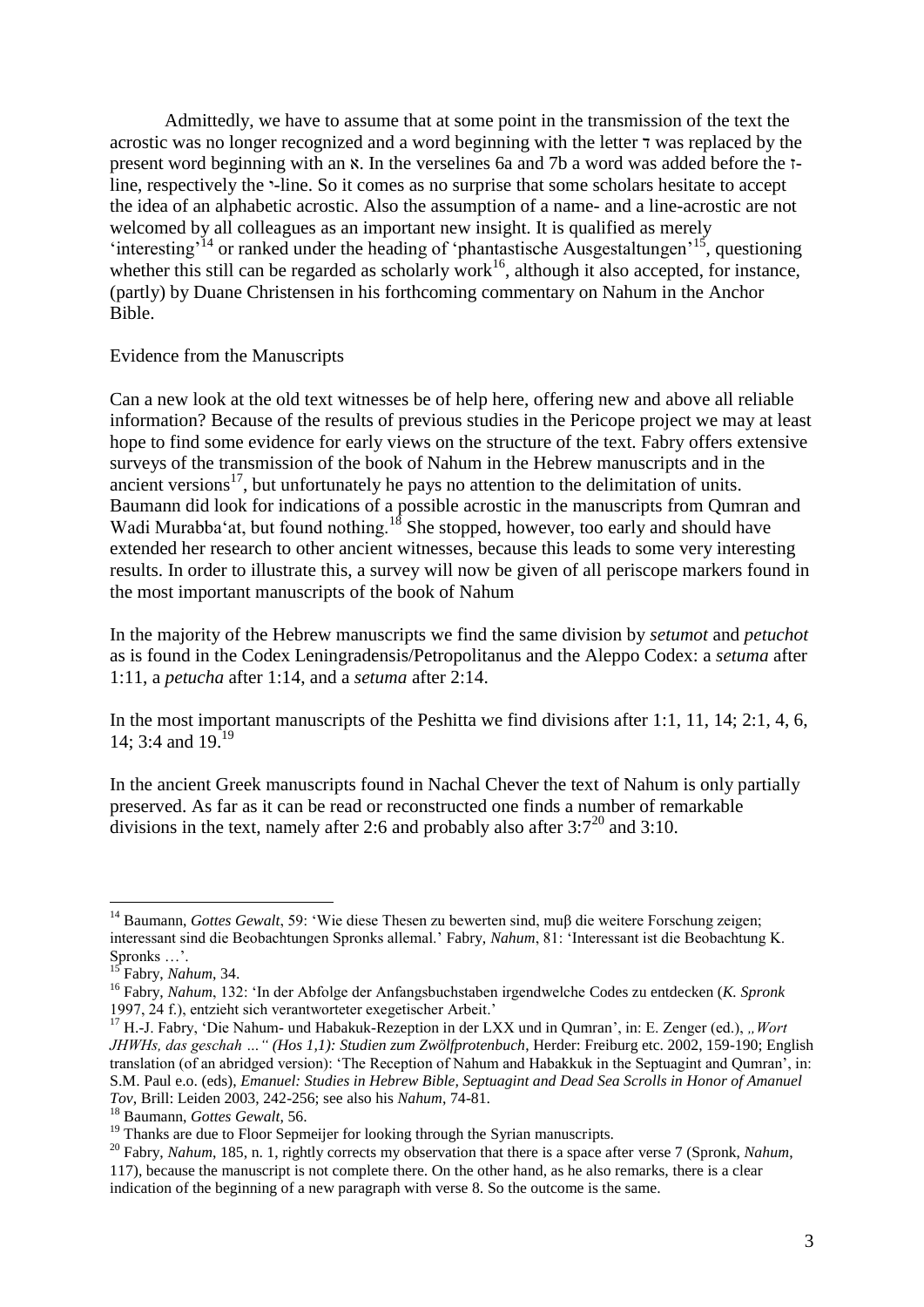The Codex Sinaiticus does not indicate many paragraphs in the book of Nahum. The text is divided into three parts: 1:1-3; 1:4-2:8 and 2:9-3:19.

In the Vaticanus the text is divided into a first part running until 2:1, "Behold, on the mountains the feet of a messenger announcing peace' (Ίδου έπι τα όρη οι πόδες ευαγγελιζομένου  $\kappa$ a)  $d\pi a \gamma \gamma \epsilon \lambda \lambda \omega \tau$  os  $\epsilon$  ( $\omega \gamma \nu$ ). The second part starts, in the middle of the corresponding Masoretic verse, with έόρταζε, Ιουδα, τας έορτάς σου, 'Celebrate, Judah, your feasts'. It runs until 2:14. So the third part corresponds with the third chapter as we have it in the Hebrew Bible.

We find this intriguing division of the text in the middle of 2:1 also in the older Codex Alexandrinus. It clearly contradicts the Masoretic tradition that places a *setuma* after 1:14. The reason for this difference may have to do with the fact that we are dealing in 2:1 with a well-known text. It reminds of the words spoken by God according to Isaiah 52:6-7:  $\pi \acute{a}$  $\rho \epsilon \mu \nu$ <sup>7</sup> ώς ὥρα ἐπὶ τῶν ὀρέων, ὡς πόδες εὐαγγελιζομένου ἀκοὴν εἰρήνης, ὡς εὐαγγελιζόμενος ἀγαθά, ὅτι  $\alpha$ κουστήν ποιήσω τήν σωτηρίαν σου λέγων Σιων Βασιλεύσει σου ό θεός, 'I am present, as a season of beauty upon the mountains, as the feet of one preaching glad tidings of peace, as one preaching good news: for I will publish thy salvation, saying, O Sion, thy God shall reign". Paul quoted this verse in Romans 10:15:  $\kappa a \theta \omega s$   $\gamma \epsilon \gamma \rho a \pi \tau a \cdot \omega s \omega a \hat{\rho} a \hat{\rho} a$  oi  $\pi \delta \delta \epsilon s \tau \hat{\omega} \nu$  $\epsilon \dot{\nu}$   $\alpha \gamma \gamma \epsilon \lambda \iota \zeta$  on  $\epsilon \nu \omega \nu$  [ $\tau \dot{\alpha}$ ]  $\dot{\alpha} \gamma \alpha \theta \dot{\alpha}$ , 'As it is written, "How beautiful are the feet of those who bring good news!" ". According to Paul it refers to the people preaching the gospel. Apparently these parallels attracted the attention to the first part of the verse in the book of Nahum. By leaving a wide space after these words they were more closely connected to the previous verses which are explicitly introduced as the words of God in verse 12: "Thus says the Lord". In this way the first half of 2:1 receives an extra emphasis, which is in line with the importance of the verse as a quotation by Paul. Clearly, this says more about the later interpretation of this verse than about its original meaning.

When it comes to the division of the text, the Alexandrinus appears to be the most interesting of these ancient Greek manuscripts, because it shows much more paragraphs than the other codices. These paragraphs are clearly indicated by capitals written into the left margin. Sometimes this capital is the first letter of the first word of the paragraph, namely when the previous paragraph ended at the end of the line with sometimes a small space at the end of the line (for instance in 1:2). Sometimes the next paragraph begins after a space in the middle of the line (cf. 1:4b). Then the capital written into the left margin is the first letter of the first word of the next line. In this way the text of the book of Nahum is divided into 24 parts: 1:1.2.3a.3b-4a.4b-6.7-8.9-10.11.12-14a.14b-14c.14d-2:1a.1b-2a.2b-7a.7b-8.9-10.11.12- 14;3:1-4a.4b-7.8-12.13-14.15.16-17.18-19. The density of the paragraphs is the highest in the beginning of the book, at the transition from the first to the second chapter and at the end of the book. It may be regarded as a means of the writer to put emphasis on these parts of the book.

At the beginning of chapter 1 we clearly see a new paragraph beginning after the heading in verse 1. The next paragraph is indicated by the *kappa* in the left margin. Two lines below we see the next paragraph also indicated by a protruding *kappa*.

 $\Lambda$ ῆμμα Νινευη, βιβλίον ὁράσεως Ναουμ τοῦ Ελκεσαίου.

 $\Theta$ εὸς ζηλωτὴς καὶ ἐκδικῶν κύριος, ἐκδικῶν κύριος μετὰ θυμοῦ ἐκδικῶν κύριος τοὺς ὑπεναντίους αὐτοῦ, και έξαίρων αύτος τους έχθρους αύτου.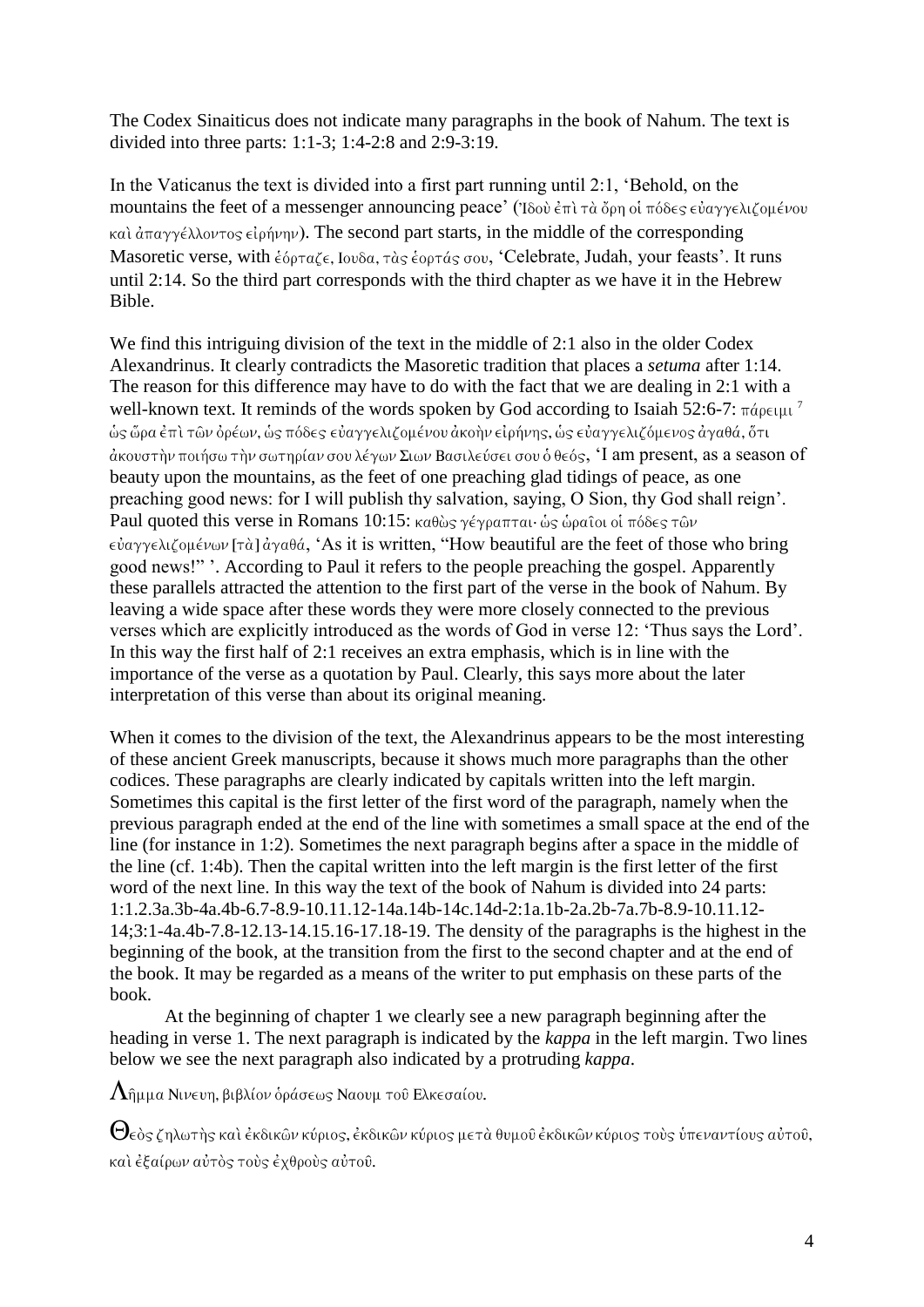Κύριος μακρόθυμος, και μεγάλη ή ισχυς αυτου, και άθωων ουκ αθωώσει

Κύριος. έν συντελεία και έν συσσεισμώ ή όδος αύτου, και νεφέλαι κονιορτός ποδών αύτου.

A similar paragraphing is found in the Codex Marchalianus, also indicated with two protruding *kappa*"s. The division of the rest of the text differs. In the Marchalianus we find only eight paragraphs with the highest density at the beginning and the end of the book: 1:1- 3a.3b-4a.4b-5a.5b-2:5.6-3:10a.10b-15.16-17a.17b-19. Precisely in the beginning of the book it fully agrees with the Alexandrinus. What is striking here is that divided in this way the text comes close to the analysis of the first verses as an acrostic with special emphasis on the name of the Lord, especially at the beginning of the two lines in verse 3. The original form of the Hebrew text could of course not be reproduced in the Greek translation, but its intention seems to have been preserved in a comparable way, namely by a special use of letters. To this can be added that the protruding capital *chi* (of the word χρηστος) at the beginning of verse 7 in the Alexandrinus coincides with the position the letter ט has in the analysis of the Hebrew text given above, emphasizing the importance of the statement that YHWH is good. It is not certain whether the writer knew that we are dealing with some kind of acrostic here. If he did, it is not to be expected from him to show this in the translation. Even in obvious cases of alphabetic acrostics like Psalm 119 the Greek translator did not attempt to show this in the Greek text. The remarkable way of dividing the text in the Alexandrinus and even more so in the Marchalianus can be regarded, therefore, as an indication that the writers still were aware of a special feature of the text concerning the name of YHWH and the quality of YHWH, which in the original Hebrew text was indicated by the two acrostics.

Extra Evidence from the Literary Analysis

A closer look at the Hebrew text also yields some extra indications pointing to verse 7 as a climax in the description of YHWH. In verses 2-3 the divine name is given five times or six times, when we also count the acrostic. There is a kind of countdown in the three verselines of verse 2-3a: the name of the Lord first appears at the end of the colon, then at the middle and in verse 3 it stands (twice) at the beginning of the verseline.<sup>21</sup> After this we have to wait 6 verselines in which he is not mentioned. Then, on the seventh – so again after a some kind of countdown – we read it again: בוט הוהי, good is the Lord, which is also in my opinion the seventh occurrence of the name of the Lord. The coherence of this part of the text is underlined by the structure: from verse 2a until verse 6 the verselines are built up in the same way, with the conjunction *waw* connecting the two parts of the verseline.<sup>22</sup> This ends after the name of the Lord who is described in these verses is given again in verse 7.

An extra argument for the given analysis of the first verses of the book of Nahum can be derived from the comparison with related texts within the collection of the Twelve Prophets. It is noted by many commentators that Nahum 1:2-3 reminds of the well known text of Exodus 34:6-7. As Michael Fishbane pointed out the original positive message is "vengefully reapplied" in Nahum 1:2-3 with emphasis on the announcement of the anger of YHWH.<sup>23</sup> There should be no doubt about it that YHWH avenges evil. In this situation there is no room for abounding love and faithfulness. It has also been noted before that we find another clear reference to Exodus 34 at the end of the book of Micah (7:18-20), that is in the

<sup>21</sup> Cf. Baumann, *Gottes Gewalt*, 61.

<sup>22</sup> Cf. Baumann, *Gottes Gewalt*, 51.

<sup>23</sup> M. Fishbane, *Biblical Interpretation in Ancient Israel*, Clarendon Press: Oxford 1985, 347. Cf. also H. Spieckermann, " "Bermherzig und gnädig ist der Herr …", *ZAW* 102 (1990), 1-18.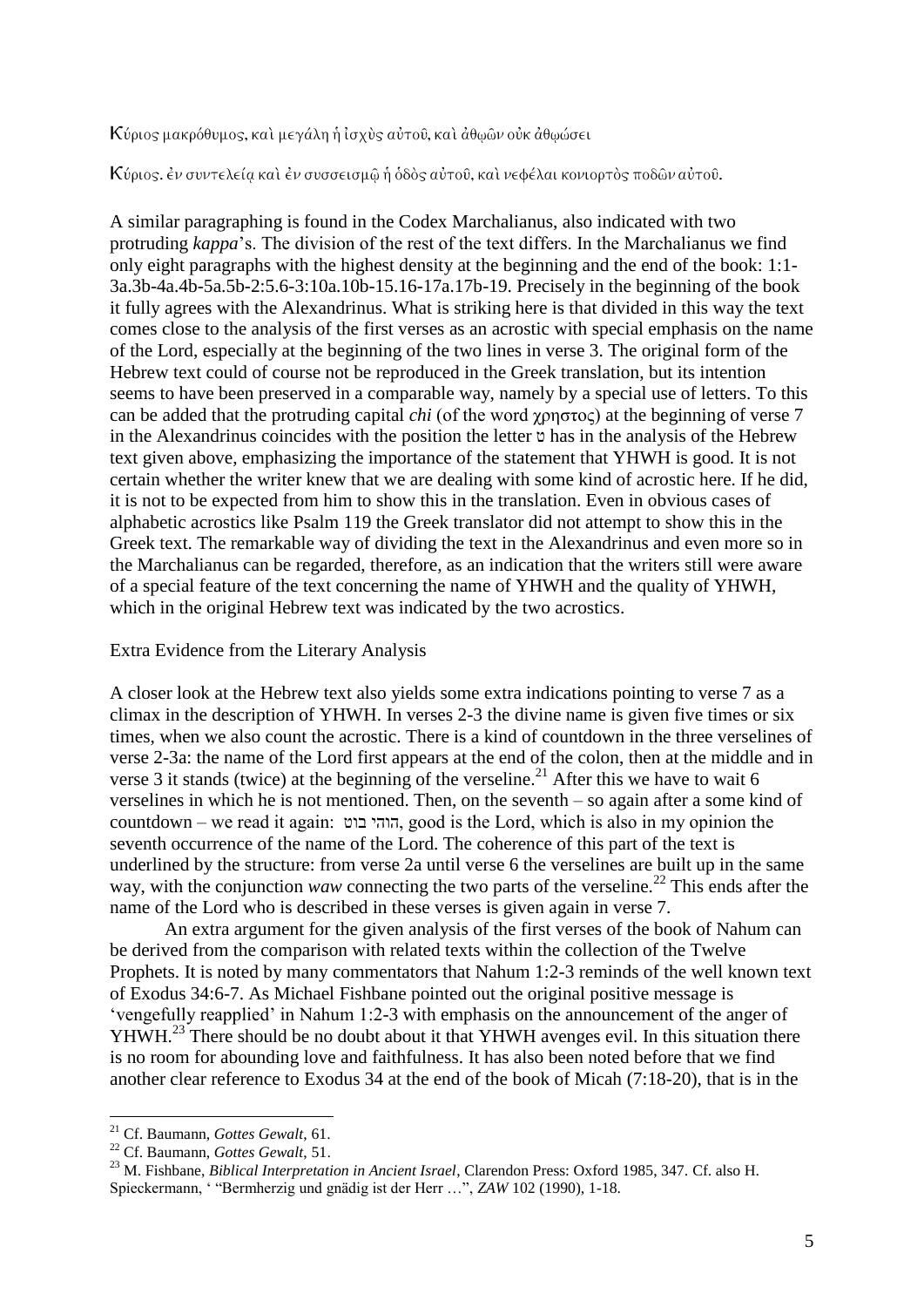chapter which now precedes the book of Nahum. Baumann demonstrates that the way the "Gnadenformel" of Exodus 34 is used at the end of the book of Micah can be seen as the positive counterpart of the negative emphasis in Nahum  $1.^{24}$ 

It is interesting to note that the reference to Exodus 34 is combined with the reference to the name of the prophet in the first words of verse 18: כמוך מי־אל ," who is God like you" – Micah is the short form of Micaiahu, "who is like the Lord". This is another element it shares with Nahum, because the quotation of Exodus 34 is found precisely in these verses with the acrostic of the name of the Lord. Something similar can be noted with another text from the minor prophets with a reference to Exodus 34, namely Joel 2:13-14, because the final words of verse 14: אלהיכם ליהוה ," to YHWH your God", remind of the name of the prophet Joel, 'YHWH is God'.

Within this connection one could also refer to another possible reference to Exodus 34 which can be found in the names of the children of Hosea. They can be interpreted as 'an ironic undoing of the Lord's compassion or love<sup> $25$ </sup>. The command to name his daughter Lo-Ruchama, "not pitied", indicating that YHWH "will no longer show love to the house of Israel, that I should at all forgive them" (Hos. 1:6), uses the key word of Exodus 34:6.

A final reference to Exodus 34 is found ind the exclamation of the prophet Jonah complaining about God"s mercy: "I knew that you are a gracious and compassionate God, slow to anger and abounding in love, a God who relents from sending calamity' (Jonah 4:2). This marks the book of Jonah as the counterpart of the book of Nahum; both are prophecies against Nineveh, but the first leads to repentance and forgiveness, whereas the second leaves no room for forgiveness and leads to the destruction of the city.

All this has been noticed and studied before and is often interpreted as evidence of a redaction of the book of the twelve indicating that all these prophecies should be read from a certain theological viewpoint. One could also say that in this way it is possible to keep theologically contradictory books like Jonah and Nahum together, as stated by Van Leeuwen: "By using the full, bipolar contrast of mercy and justice from Exodus 34:6-7, the redactor affirms, on the one hand, that the Lord is free to exercise his forgiveness and mercy toward any who repent and, on the other, that he will not be held forever hostage to the evil of the wicked'.<sup>26</sup> He assumes that this was the work of scribal sages. This use of Exodus 34:6-7 was part of their technique by which these scribes added hermeneutical patches at key junctures, arranged and stitched together previously existing works, all to shape this prophetic scroll into a theological whole'.<sup>27</sup> It is also possible – and this is the view of Baumann – that the book of Jonah was added later to the collection of the minor prophets and was written as a reaction to the book of Nahum. So the reference to Exodus 34 would not have been the work of a redactor but part of the story that was written after this redaction.

Now all these attempts to reconstruct the making of the scroll of the minor prophets are highly speculative. This is not the place to discuss them or even add another theory. What is relevant for the present discussion about the acrostics in the first chapter of Nahum is the

<sup>24</sup> Baumann, *Gottes Gewalt*, 82-100.

<sup>&</sup>lt;sup>25</sup> R. Van Leeuwen, 'Scribal Wisdom and Theodicy in the Book of the Twelve', in: L.G. Perdue a.o. (eds), *In Search of Wisdom: Essays in Memory of John G. Gammie*, Westminster Press: Louisville 1993, 31-50; esp. p. 35.

<sup>&</sup>lt;sup>26</sup> Van Leeuwen, 'Scribal Wisdom', 49.

<sup>27</sup> Van Leeuwen, "Scribal Wisom", 32. The same view can now also be found with K. van der Toorn, *Scribal Culture and the Making of the Hebrew Bible*, Harvard University Press: Cambridge 2007, 252-256.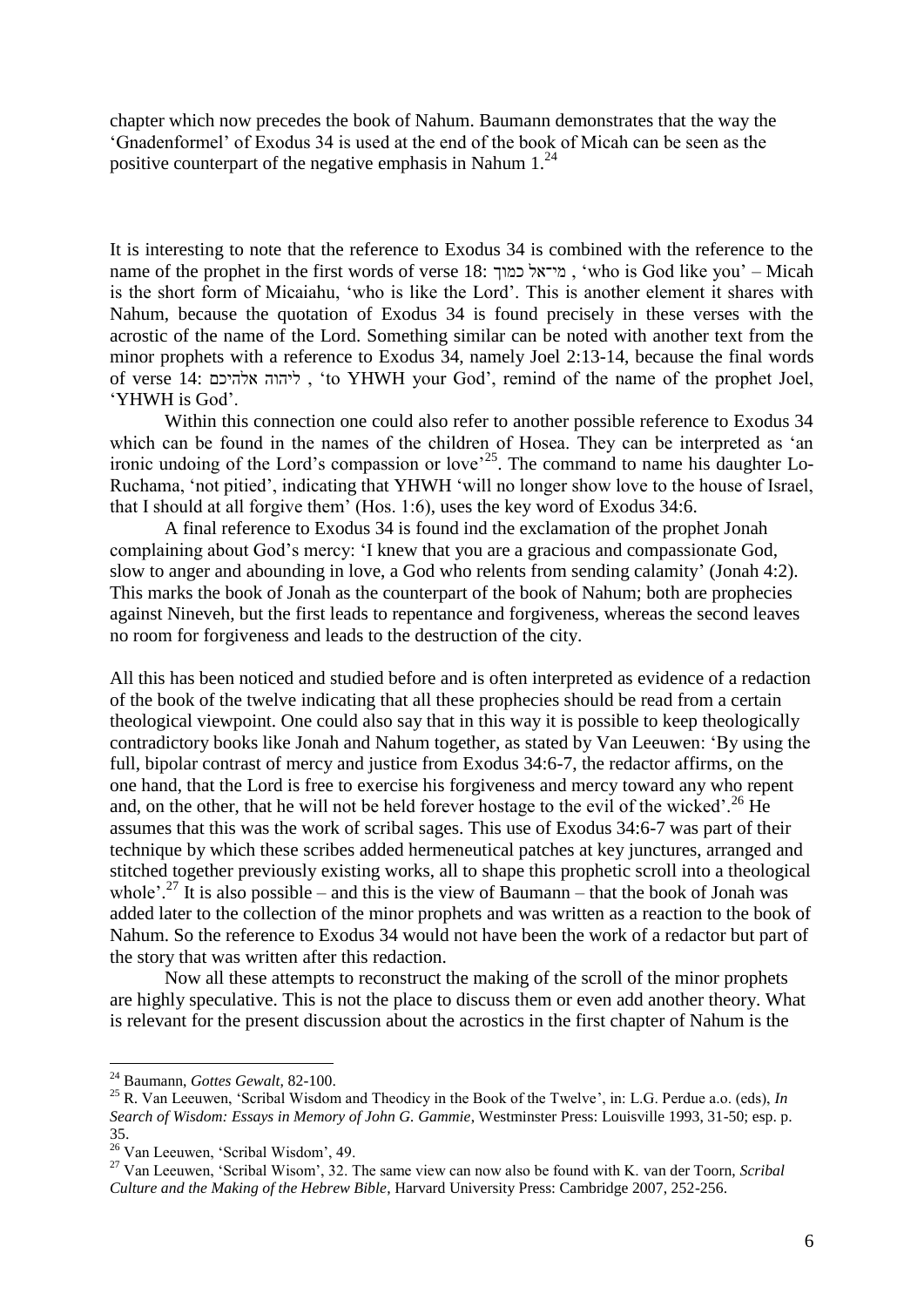attested combination in a number of texts within the Twelve Prophets of a reference to Exodus 34:6-7 with a wordplay concerning the name and message of the prophet. This can be used as an extra argument in favour of the given interpretation of Nahum 1:1-7.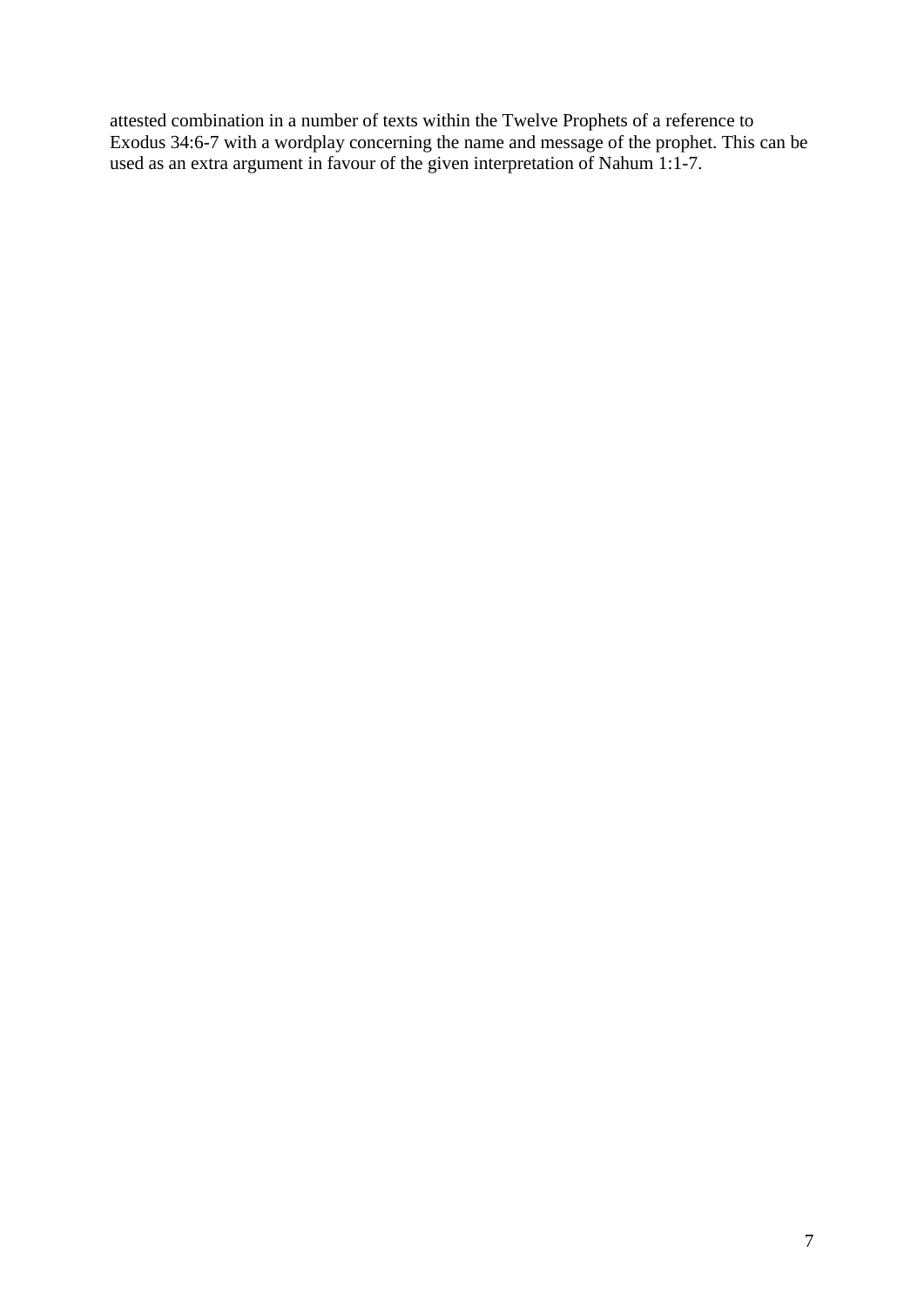AKIANTNCYHBIKAIOMOPARAM **MARYWETOYONKOOAIOY** )с знаяти склекај карпксме Taoymoy eraikginköʻlo**ycyh**e NANTIOYOXYIDYKAICEAIPUIN γ**ΓΟΩΤΌΥΩΘΧΘΡΟΥΩΣΥΓΟΥ** CMAR POOYMOCHECKIEPALIHIEXY хүтоүзскихеологаат/кхоолосо **KCGNCYMTOXGIARAICNCYNCKW** HOROCAY TOY RAINED EXAIRDENT TOCHOSWINAYTOY-SHEIAGINOA! SACCHIKABEIJAINIONAYTHN IM **DANTACTOVOBOTAMOYCESQPH GIALTORIALE ACAMPETER** VY CIRLES. AIOKAPMIIAOCKAPTACZANOOYH FATO YAI BANG YOTEA GITIGHTAOPH **COOLOGERSMATIXYTOY KARDING NOTECAACYOUGAN ICAIANGCIAM** ні інхпопросан фудутоў неям HACAKAH IA MTGQOHKATOHGOYN TECEMAYTH ANOTHOROHOWSPin хутоуттеупости саты каты ANTICTHOOTAIGNOFINOS Аүтөү ООумослугоутткей

**Codex Alexandrinus - Nahum 1:1-6**

۰.